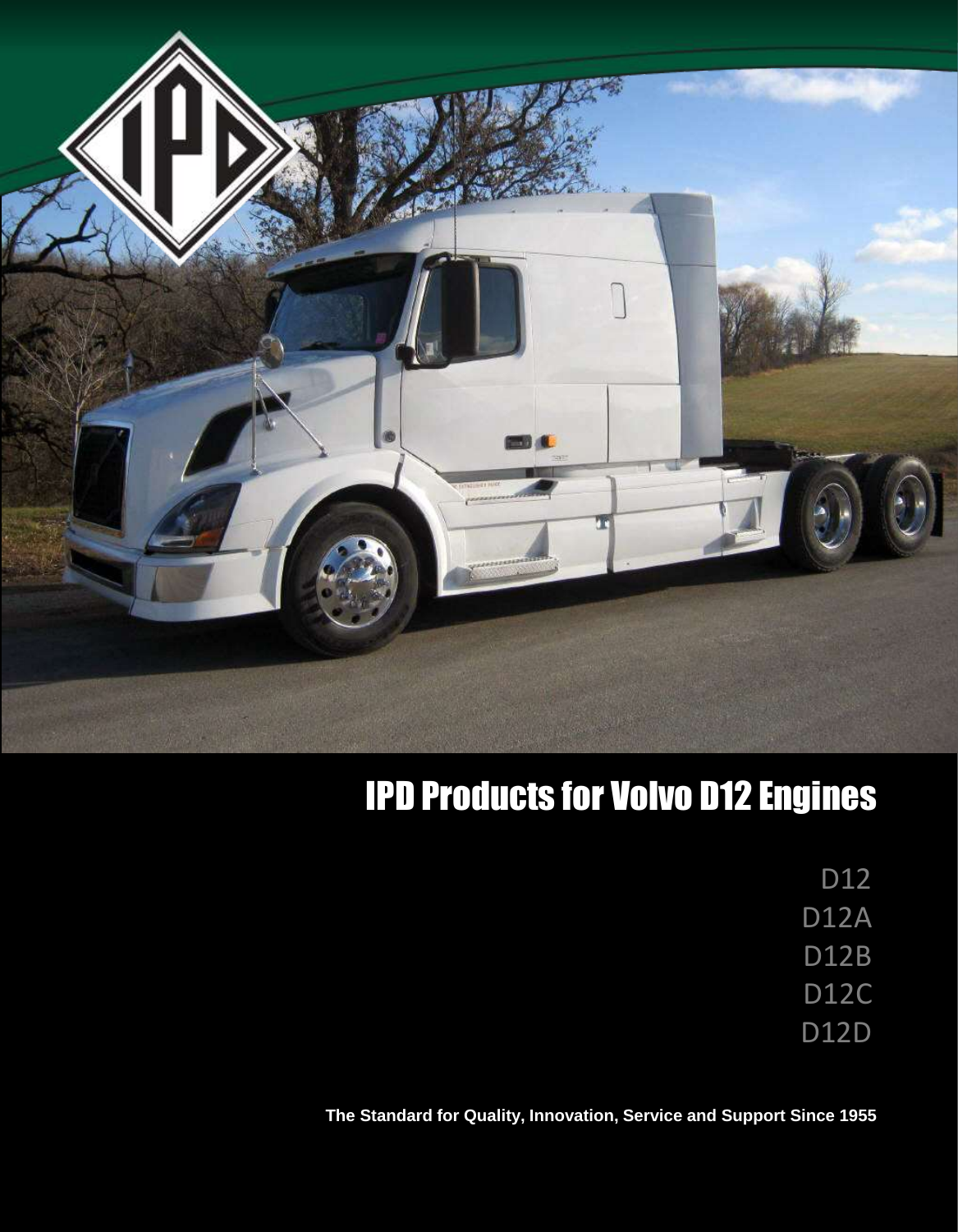# SAVINGS WITHOUT RISK

IPD Value and Performance……**real COST PER MILE savings**



The D12 engine series has powered on-highway engines for many decades over millions of miles. IPD's heavy-duty engine components are designed and engineered by one of the most experienced engine parts manufacturers in the world, preferred by discriminating engine rebuilders worldwide, and backed by an industry-leading warranty.

- IPD is the **leading aftermarket supplier** of high quality repair & replacement parts for heavy-duty engines
- IPD parts are **designed and engineered in the USA** with specifications based on original equipment (OE) parts
	- o IPD awarded a **2 pc piston design patent** by United States Patent & Trademark Office (numerous other piston design patents pending)
- **60 years of leadership in the aftermarket** (technical, engineering, design, manufacturing, and quality) o IPD is **ISO9001-2008 quality process certified**
- **Worldwide customer service & distribution** network
- **Industry leading warranty** protection
	- o 2 Year / Unlimited Miles (on-highway applications)
	- $\circ$  1 Year / 3,600 Hours (off-highway applications)

#### QUALITY CONTROL & ASSURANCE

Machinery and equipment owners worldwide rely on IPD engine parts to provide **cost effective OE-level reliability, quality, and durability**. IPD parts are ready to meet the demands that D12 series engines typically endure. IPD's engineering, manufacturing, and quality processes ensure precision parts that are **cost effective, reliable and durable**. From **precision metrological processes**, to **detailed parts specifications**, to **expert design and engineering**, to **manufacturing**, to **detailed quality systems**, to **premium packaging**, to **industry leading customer and technical support**…IPD parts are your key to success.









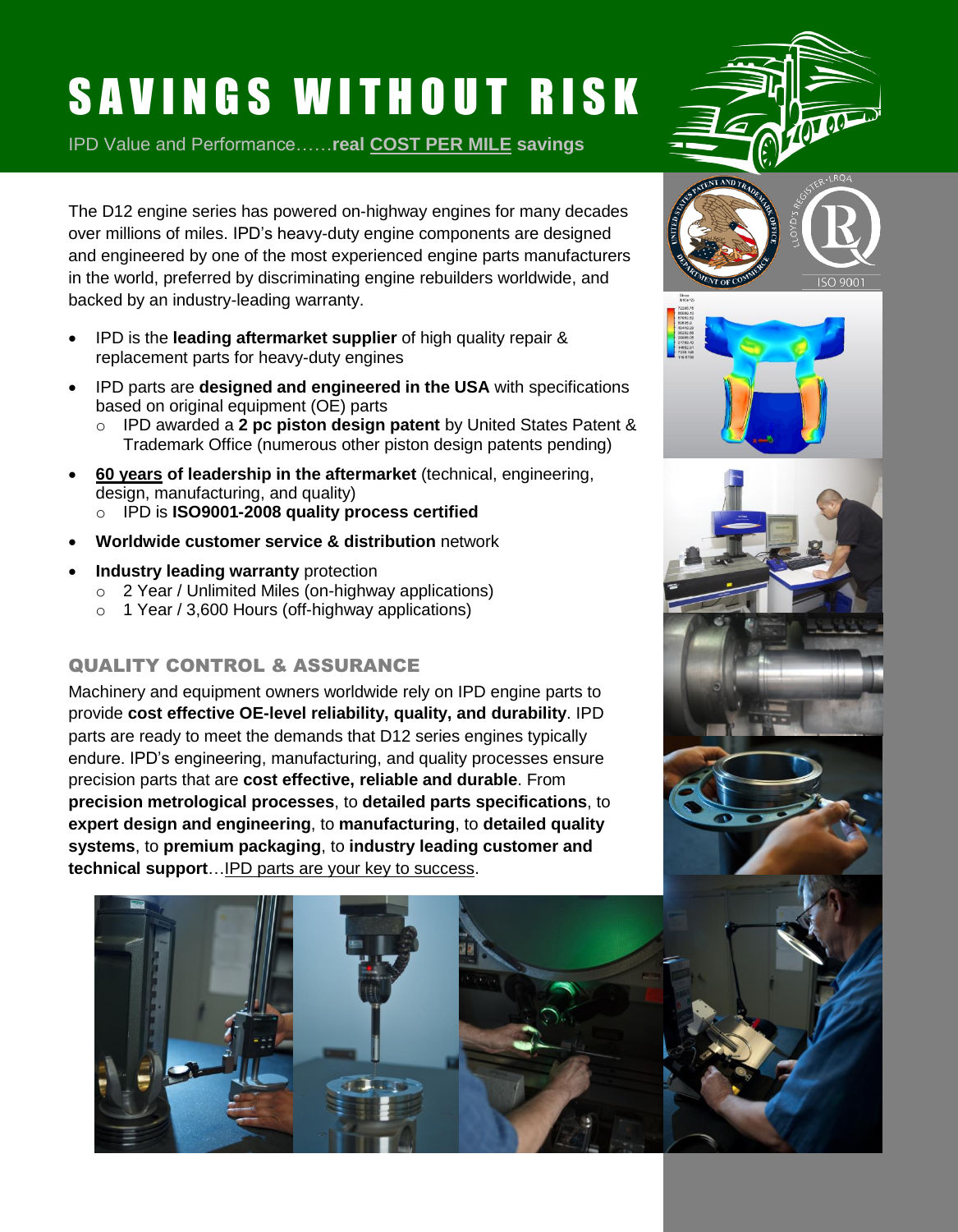

#### IPD PRODUCT AVAILABILITY

IPD provides a wide range of quality/precision-engineered repair parts for the entire D12 series of engines (D12 / D12A / D12B / D12C / D12D), as follows:

#### **Pistons & Pins**

- o 2 piece pistons (steel crowns & aluminum skirts)
- o Crowns made of made of chromium/molybdenum alloy steel for high temperature and pressure durability
- o Crowns and skirts phosphate coated for enhanced corrosion protection and lubricity
- o Skirts include added graphite coating for added lubricity
- o Pins engineered to exceed OE tensile and yield strength

#### **Cylinder Liners**

- o Precision honing to minimize ring wear and oil consumption
- o Induction hardened and roll burnished for strength/durability
- o Engineered to the best of the available OE liner specifications (exceeding lesser OE liner specifications)

#### **Engine Bearings & Bushings**

- o Main & Connecting Rod Bearings made of copper alloy lining for high loads, fatigue strength, and cavitation resistance
- o Cam Bushings made of special aluminum alloy high tin content for high load performance and high fatigue properties
- o Thrust Washers feature a bronze alloy with oil channels for improved anti-friction properties and high load capability

#### **Cylinder Head Gasket**

- o Zinc plated steel for enhanced corrosion resistance
- o Stainless inserts with molded fluoroelastomer seals for durability and resistance to high temperatures and engine chemicals.

#### **IPDStyle 1-2-3™ Gasket Sets**

- o IPD's innovative 1-2-3 sets save time
	- Bagged and marked sub-assemblies (such as Front, Upper, Lower, Fuel, Oil Cooler, Oil & Water Lines, Fuel, Turbo, etc.)
	- Complete contents listing
	- Replaces multiple OEM style sets
- o Premium materials for reliability/longevity/performance
- o IPD's configuration experts determine the best parts and materials to complete an entire overhaul



Please consult with IPD's Quick Reference list for specific part number details.

Authorized distributors can obtain access to the **IPD**Net (IPD's on-line catalog and ordering system). Contact IPD for details.